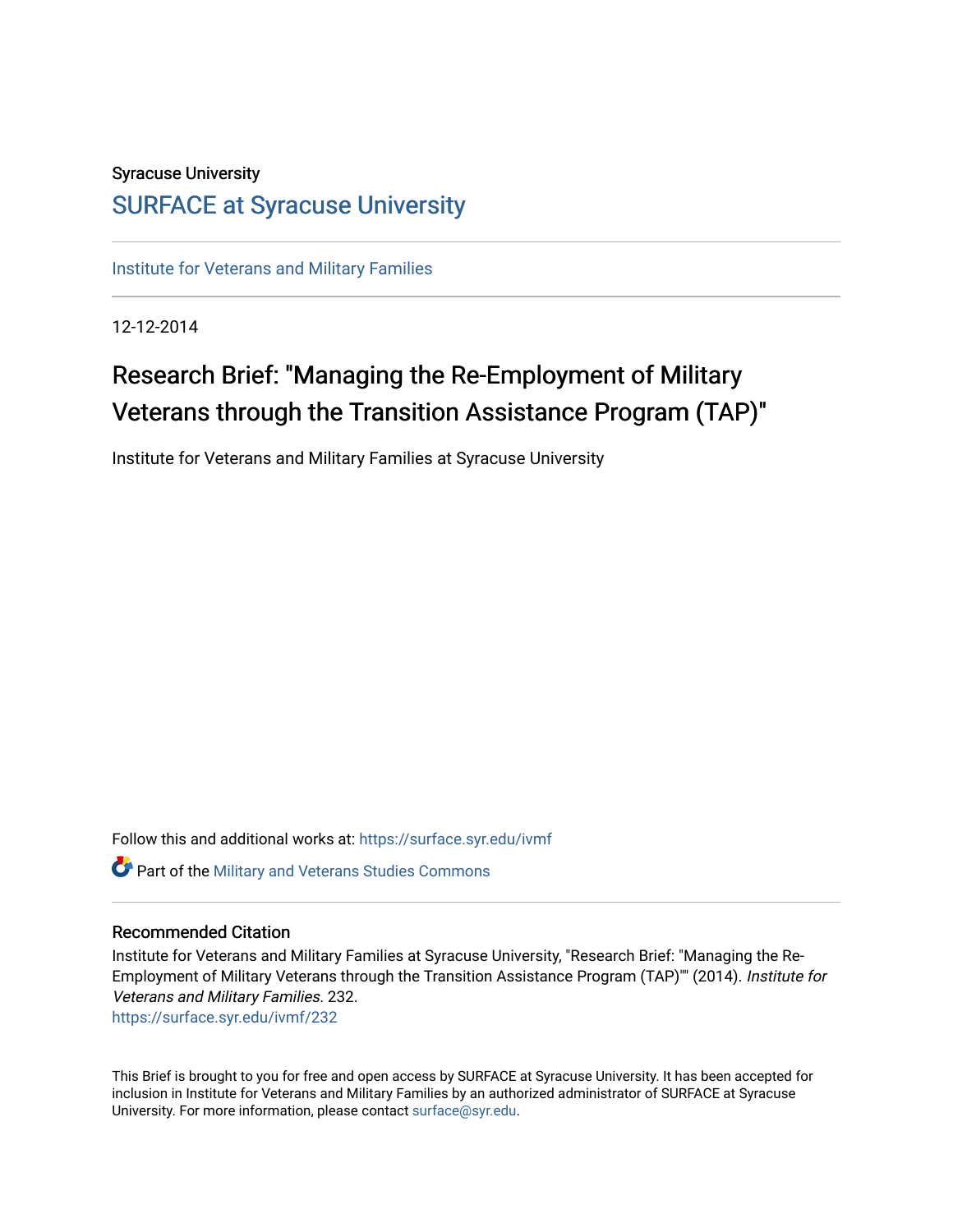**SYRACUSE UNIVERSITY INSTITUTE for VETERANS** and **MILITARY FAMILIES** JPMorgan Chase & Co., Founding Partner

# BRIEF RESEARCH

Managing the Re-Employment of Military Veterans through the Transition Assistance Program (TAP)

| <b>AUTHORS:</b>          | Judson Faurer, Ph.D., M.B.A.<br>Apryl Rogers-Brodersen, Ph.D.<br>Paul Bailie, M.B.A. student |
|--------------------------|----------------------------------------------------------------------------------------------|
| <b>DATE:</b>             | 2014                                                                                         |
| <b>PUBLICATION:</b>      | Journal of Business and Economics<br>Research, 12(1), 55-60                                  |
| <b>PUBLICATION TYPE:</b> | Peer-Reviewed Journal Article                                                                |
| <b>KEYWORDS:</b>         | Transition Assistance Program (TAP),<br>military veteran employment                          |

## ABSTRACT

 $\circledR$ 

"With the drawdown of troops in Iraq and Afghanistan and a \$1.05 trillion dollar cut in the Department of Defense budget over the next ten years, tens of thousands of veterans are flooding the job market at a time when millions of civilians cannot find employment. To fight this high number of unemployed veterans Congress passed the Veterans Employment Bill of President Obama's Jobs Bill in November 2011. This paper discusses the government sponsored military veteran Transition Assistance Program's (TAP) effectiveness in reducing the veteran unemployment rate and presents the results of a survey of 350 Army personnel's perceptions of the utility of the services offered through the TAP."

# RESEARCH **HIGHLIGHTS**

- Enlisting in the all-volunteer military is often associated with a promise of continued selfimprovement. However, in 2009, the unemployment rate for returning Iraq and Afghanistan veterans (21.6%) was 2.5 times as high as the national unemployment rate (8.6%). To further understand re-employment for military veterans, this study examines whether TAP helps transitioning service members find work.
- Faurer, Rogers-Brodersen, and Baile surveyed 350 Army personnel who have or could have utilized TAP services. They found that 65% of the respondents used TAP services, with a majority (75%) using the services while active duty. Of those who used TAP services, 85% found employment.
- Years of military service seems to impact the effectiveness of TAP services. Participants who served more than 10 years found more benefits from using TAP than participants who served in the Army for less than 2 years.
- Since many returning veterans might have obtained solely combat-related skills while in the military, future researchers should study the effectiveness of TAP services for combat veterans seeking civilian employment.